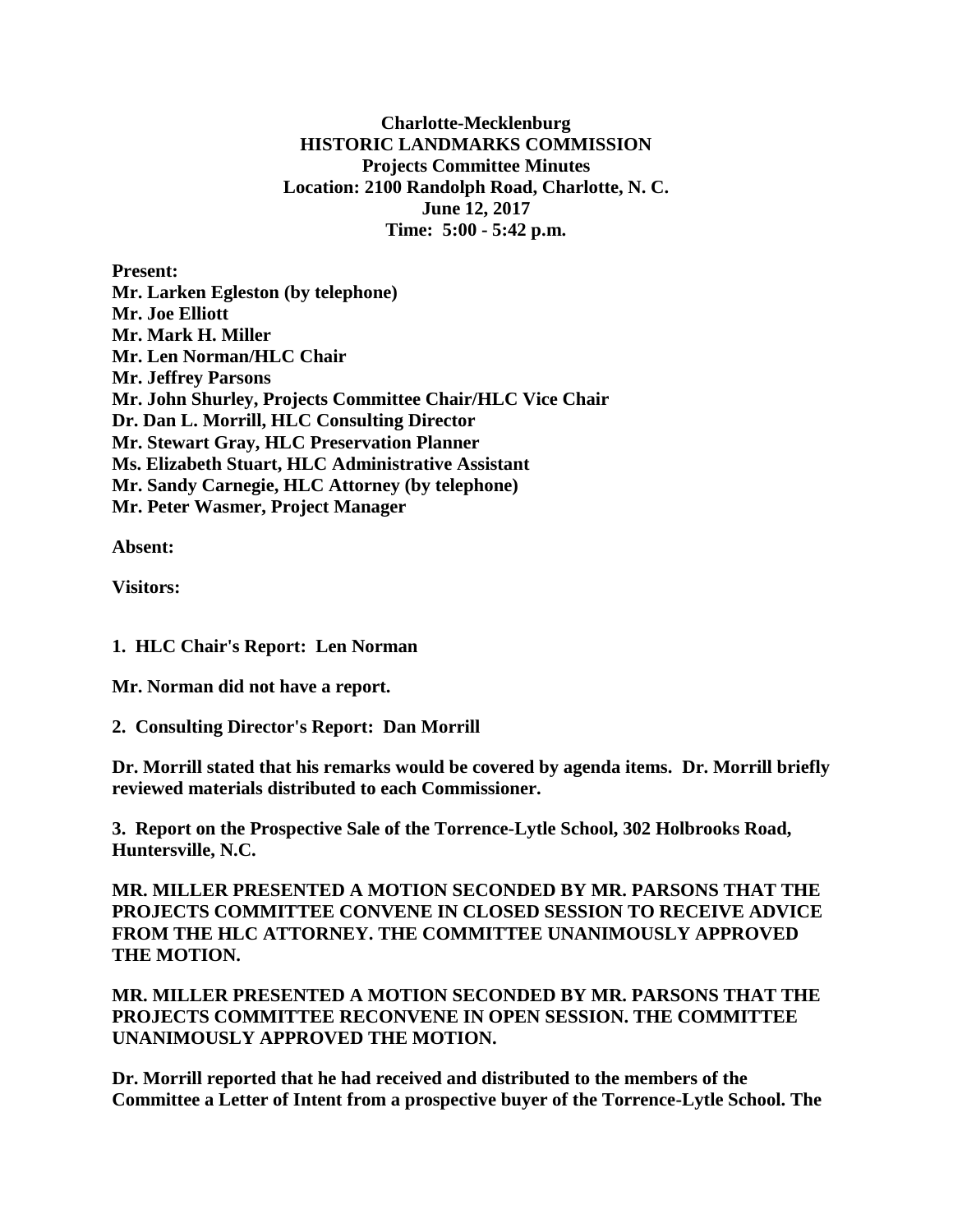**Committee agreed that any negotiations with this buyer would have to occur after the end of the feasibility period of the existing contract. Dr. Morrill stated that Tyson Bates, representing the holder of the existing contract, would attend the HLC meeting later that day.**

**Peter Wasmer, Project Manager, reviewed the condition of the roofs of the buildings and provided an estimation of the cost. The Committee discussed the issue at length.**

**MR. MILLER PRESENTED A MOTION SECONDED BY MR. PARSONS THAT THE PROJECTS COMMITTEE RECOMMEND TO THE HISTORIC LANDMARKS COMMISSION THAT IT SPEND NO MONEY AT PRESENT FOR ROOF REPAIR AT THE TORRENCE-LYTLE SCHOOL, 302 HOLBROOKS ROAD, HUNTERSVILLE, N.C. THE COMMITTEE APPROVED THE MOTION WITH MR. NORMAN VOTING IN OPPOSITION.**

**4. Update on the Charles E. Barnhardt House, 2733 Country Club Lane, Charlotte, N.C.**

**Dr. Morrill stated that there had been no new developments since the last meeting of the Projects Committee. Closing on the property and the designation of the property as a historic landmark is still scheduled for September.**

**5. Provision for Emergency Repairs of Properties the HLC has under Contract**

**Dr. Morrill reported that hereafter the Historic Landmarks Commission will negotiate with sellers of property to include a provision whereby the HLC can be reimbursed for emergency repairs to properties it has under contract.**

**6. Update on Prospective Purchase of Parkwood A.R.P. Church, 1017 Parkwood Avenue, Charlotte, N.C.** 

**Dr. Morrill reported that the owner has not responded to the Commission's offer to purchase the property. He also stated that another party will most likely close on the property in the near future. Dr. Morrill reminded the Committee that the Historic Landmarks Commission has recommended the Parkwood Avenue A.R.P. Church for Historic Landmark Designation and therefore has provided protection against demolition for up to 180 days.**

**7. Update of the Status of the Excelsior Club, 921 Beatties Ford Road, Charlotte, N.C.**

**Dr. Morrill reported that Staff had met with the owner, who stated her commitment to retaining and preserving the property. Therefore, no further action by the Historic Landmarks Commission is necessary at this time.**

**8. Discussion of Marketing Proposal for the Edward M. Rozzel Farm, 11647 Rozzelles Ferry Road, Charlotte, N.C.**